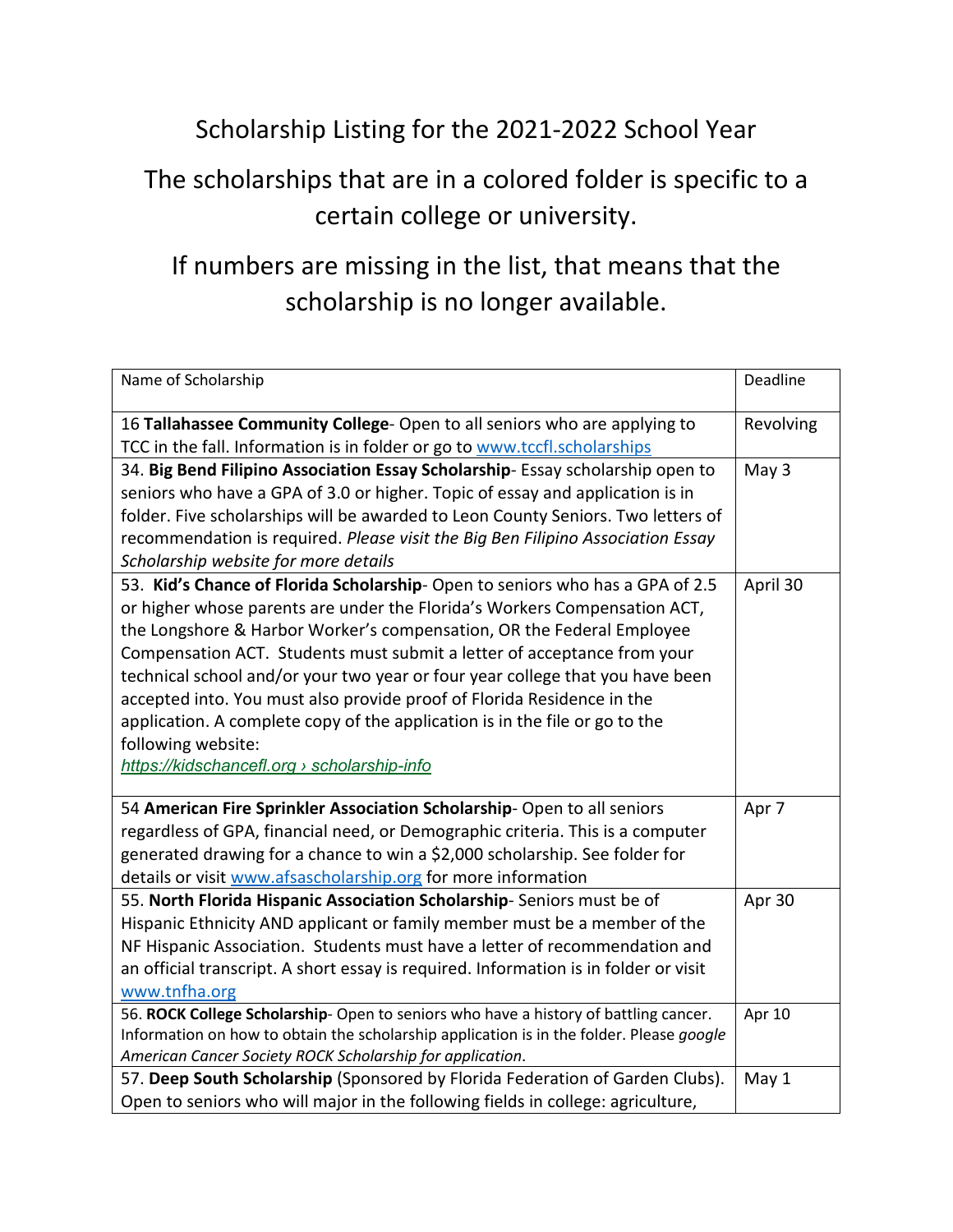| biology, botany, city planning, conservation, ecology, forestry, horticulture or         |                  |
|------------------------------------------------------------------------------------------|------------------|
| landscape. 3 scholarships to choose from. Information is in folder or visit the          |                  |
| Florida Federation of Garden Clubs Scholarship for more information.                     |                  |
| 60. PEO Star Scholarship- Open to senior FEMALE students . This is a \$2500              |                  |
| scholarship for females who have a GPA of 3.0 or higher and has done community           |                  |
| service. Please contact the PEO sponsor for application. Information is in folder or     |                  |
| contact DeDe Scheib at edithscheib70@gmail.com for an application. OR go to              |                  |
| peointernational.org/about-peo-star-scholarship                                          |                  |
| 61. American Muslim Alliance of Florida Scholarship-Open to ALL seniors. Student         | Apr 1            |
| must have a GPA of 3.0 or higher and provide two letters of recommendation PLUS a        |                  |
| counselor statement. There is a short essay involved too. Information is in folder or go |                  |
| to wwww.amercanmuslimalliance.org for more information.                                  |                  |
| 62. Elks National Scholarship- Four different scholarships offered to seniors sponsored  | Various          |
| by the Benevolent and Protective Order of Elks Organization. (Two of the scholarships    |                  |
| are offered to current senior boy scouts and current girl scouts. One is for a student   |                  |
| whose family member is a member of the Elks Organization and the fourth is open to       |                  |
| any senior). A brief description of each scholarship is in the folder. You must contact  |                  |
| the Elks organization for an application. www.eks.org/scholars/scholarship               |                  |
| 63. High School STEM Scholarship for Aspiring Commercial Drone Pilots. Open              | Revolving        |
| to ALL students who are interested in becoming a DRONE pilot. Information is             |                  |
| in folder and you must apply on line at                                                  |                  |
| www.dronepilotgroundschool.com/scholarship                                               |                  |
| 64. Aspiring Animation Professional Scholarship - Open to seniors who will be            | Jun 1            |
| pursing an animation related degree upon graduation. A 500 word essay is                 |                  |
| required. Information is in folder. Go to www.animationcareerreview.com to               |                  |
| apply.                                                                                   |                  |
| 65 Johnson Scholarship. There are two DIFFERENT Scholarships being offered.              | A. Apr 1         |
| A. One is the dependents of UPS workers and can be accessed by going to                  | <b>B.</b> Apr 15 |
| www.jsf.bz and selecting the heading at the top labeled "scholarships". There is a       |                  |
| direct link to the scholarship.                                                          |                  |
| B. Second is for Students with disabilities who are planning to attend a public          |                  |
| college/university in the state of Florida upon graduation. You can access this          |                  |
| scholarship by going to www.jsf.bz and selecting the tab Scholarship on the upper left   |                  |
| side. There is a direct link to this scholarship as well.                                |                  |
| 69. College Board Opportunity Scholarship- Open for Juniors to continue                  | Dec Junior       |
| through their senior year. Go to cb.org/opportunity for more details or you can          | year-Mar         |
| obtain the material in the folder.                                                       | Senior year      |
| 77. Davis-Putter Scholarship- This is a need based scholarship for seniors               | Apr. 1           |
| who are active in movements for social and economic justice. Letters of                  |                  |
| recommendation and transcript required. The application should be completed              |                  |
| and submitted online. For the application link, instructions and FAQs please go          |                  |
| to the website. www.davisputter.org/apply/apply-for-scholarships                         |                  |
| 78. Lauryn Brown Foundation Inc. Scholarship- Scholarship offering two students          | Apr 1            |
| from Leon, Wakulla and Gadsen counties an opportunity to win \$500. Students need        |                  |
| to submit a short essay, proof of community service and a transcript. Go to              |                  |
| www.laurynbrownfoundationinc.com and apply.                                              |                  |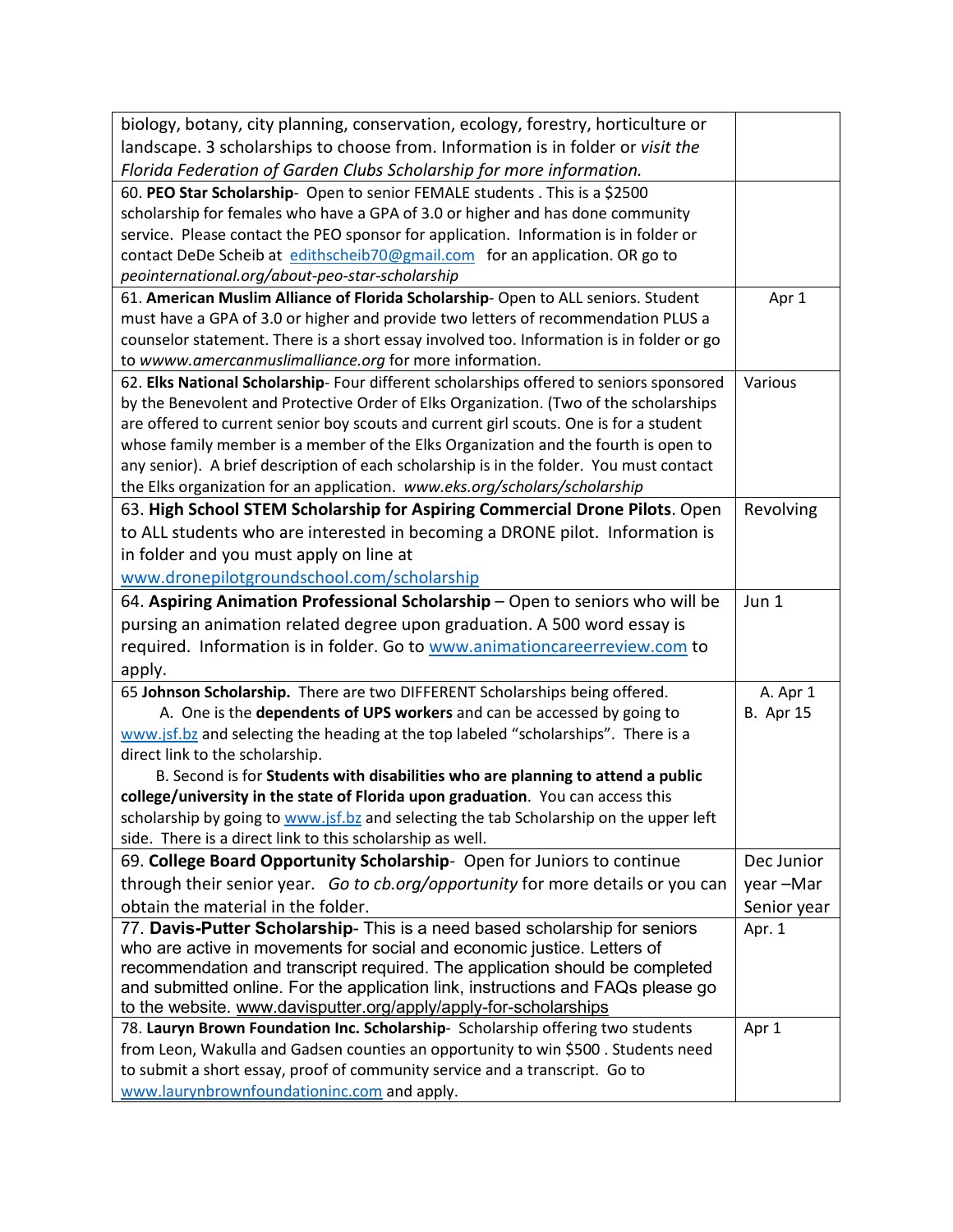| 100. Big Sun Scholarship- Open to any senior athletes. Three Short essays are          | <b>Jun 19</b> |
|----------------------------------------------------------------------------------------|---------------|
| required. Easy to apply go to www.bigsunathletes.com                                   |               |
| 105. PB & J scholarship - Open to all seniors regardless of GPA. This is an essay      | <b>May 31</b> |
| scholarship for seniors who have experience personal challenges that may not have      |               |
| allowed them to perform well academically their senior year. Apply on line at          |               |
| https://scholarsapp.com/scholarship/pbj-scholarship                                    |               |
| 109. Sallie Mae Foundation Program- Various scholarships offered to seniors. Two       | Feb 28 and    |
| scholarships offered. The Bridging the Dream Scholarship at                            | various       |
| www.sallliemae.com/landing/biridging-the-dream and The completing the Dream            |               |
| Scholarship. Go to www.salliemae.com/landing.completing-the-dream.<br>Also two         |               |
| additional Florida Dream Scholarships offered. Go to                                   |               |
| https://www.thedream.us/scholarships/                                                  |               |
| 113. Trajectory Foundation Scholarship- Open to all seniors planning to attend an      | Apr 3         |
| HBCU (Historic Black College University) -Seniors must have a GPA of 2.75 or higher    |               |
| and show acceptance of attending an HBCU. Apply at                                     |               |
| www.trajectoryfoundation.org/scholarship                                               |               |
| 115. Kappa Epsilon Chapter of Delta Sigma Theta Sorority Scholarship- Open to          | Mar 25        |
| African American female students who have a GPA of 3.0 or higher. Must provide a       |               |
| transcript and a letter of recommendation. Cannot access application via the internet, |               |
| must come by the Career Center in Guidance to pickup applications.                     |               |
| 116. Alpha Kappa Alpha Sorority of Delta Kappa Omega Chapter Scholarship- Open         | Mar 25        |
| to all seniors who have a GPA of 3.0 or higher and has demonstrated work in the        |               |
| community. There is a short essay required and two letters of recommendation.          |               |
| To get an application go to https://forms.gle/7kp1Xi6TtEjMoSks7                        |               |
| And put in your email address. Once there the application will come up.                |               |
| 118. M. Lucille Williams Scholarship (Sponsored by the National Association of         | Mar 21        |
| University Women of Tallahassee)-LOCAL scholarship Open to seniors who have a GPA      |               |
| of 3.0 or higher. Must submit 2 letters of recommendation, a short essay and list your |               |
| community service hours. Application must be mailed and you can obtain a copy in       |               |
| the CHS Career Center. Sorry this application is not on line. You must pick up a paper |               |
| copy                                                                                   |               |
| 119. Ethel Madison Memorial Scholarship (Sponsored by the Cherry Blossom Chapter       | Apr 15        |
| of the Order of the Eastern Star). Open to all seniors . Do not need to submit a       |               |
| transcript but you do need to state your GPA. Must have three letters of               |               |
| recommendation, and a resume stating your community service and a one page essay.      |               |
| No application on line, must pick up an application in the Career Center.              |               |
| 120. Capital City Classic Foundation 2022 Scholarship-LOCAL Scholarship open to all    | <b>May 13</b> |
| seniors. Must have a GPA of 2.5 or higher. Provide two letters of recommendation       |               |
| and do a short essay. No online applications. You must come to the Career Center in    |               |
| Guidance and pick up an application.                                                   |               |
|                                                                                        |               |
| 121. FAMU/Lincoln High School Class of 1959 Scholarship- Local Scholarship open to     | May 6         |
| seniors. You must to a short essay and have two letters of recommendation plus proof   |               |
| of community service There is NO on line application. You must pick up the             |               |
| scholarship application from the Career Center and mail it directly to the sponsor.    |               |
| 122. The National Drifters Scholarship - LOCAL scholarship (\$2500) open to seniors    | May 6         |
| who have a GPA of 3.0 or higher. Students my have one signed letter of                 |               |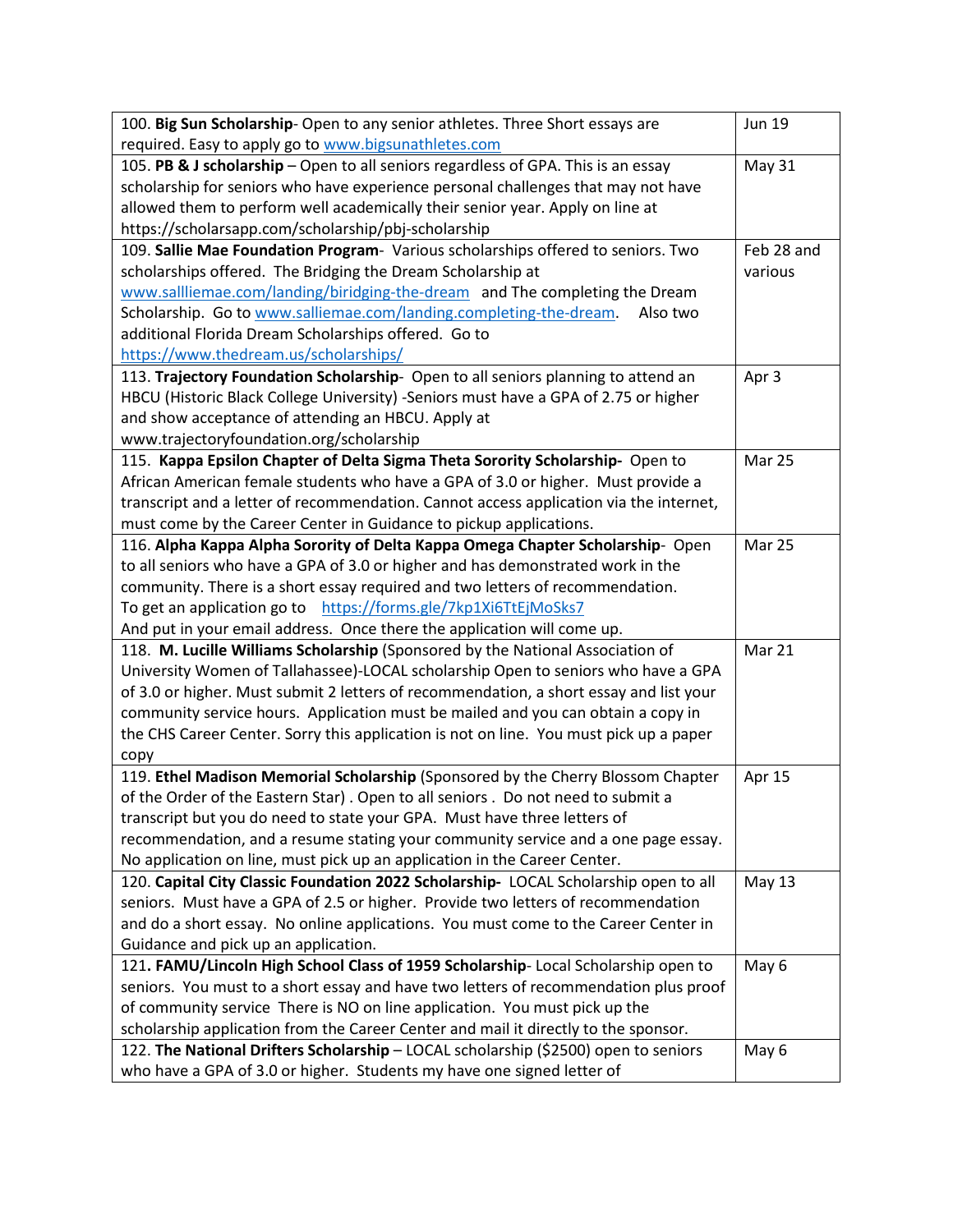| recommendation and one signed community service letter. There are two short |  |
|-----------------------------------------------------------------------------|--|
| essay's as well.                                                            |  |
| https://form.jotform.com/220917468221051                                    |  |
|                                                                             |  |
| Send transcript to: gbb.scholarship@gmail.com                               |  |
|                                                                             |  |
|                                                                             |  |
|                                                                             |  |
|                                                                             |  |
|                                                                             |  |
|                                                                             |  |
|                                                                             |  |
|                                                                             |  |
|                                                                             |  |
|                                                                             |  |
|                                                                             |  |
|                                                                             |  |
|                                                                             |  |
|                                                                             |  |
|                                                                             |  |
|                                                                             |  |
|                                                                             |  |
|                                                                             |  |
|                                                                             |  |
|                                                                             |  |
|                                                                             |  |
|                                                                             |  |
|                                                                             |  |
|                                                                             |  |
|                                                                             |  |
|                                                                             |  |
|                                                                             |  |
|                                                                             |  |
|                                                                             |  |
|                                                                             |  |
|                                                                             |  |
|                                                                             |  |
|                                                                             |  |
|                                                                             |  |
|                                                                             |  |
|                                                                             |  |
|                                                                             |  |